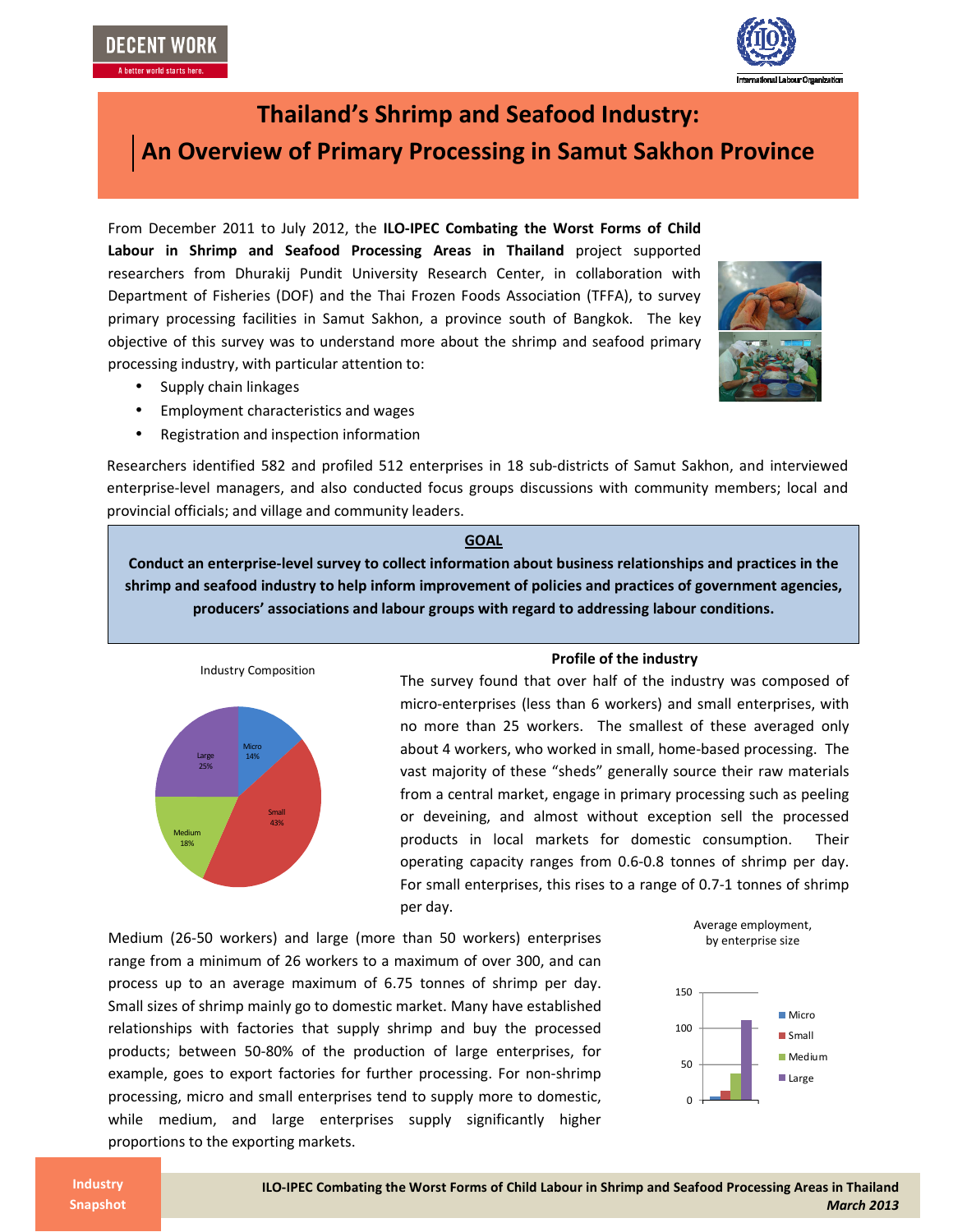



Shrimp processing makes up only about a third of the total industry output (36%). The remaining 64% is composed of fish, squid, and other seafood which is more likely to end up in domestic markets.

Destination of processed shrimp by enterprise size (%)



Destination of non-shrimp products by enterprise size (%)



For shrimp processing enterprises, nearly 90% of large enterprises have a sub-contracting relationship with a factory, while only 55% of large non-shrimp enterprises and virtually no micro- or small enterprises, regardless of product—are in reported supply chain relationships with a factory. This sub-contracting relationship, results typically to better prices, and relatively constant levels of production. It also can act as a proxy for better registration and quality control, as the shrimp and seafood produced for export are subject to various certification, safety, and health schemes.

## **Job Stability and Hours of Work**

Shrimp processing, micro-enterprises have shorter workdays and report working fewer days per week, while small enterprises tend to resemble more closely medium- and large-scale enterprises in this regard.





Some of this differentiation can be attributed to the family-based or non-formal nature of work in microenterprises and the small number of workers (less than 6). Additionally, compared to medium- and large enterprises, micro- and small enterprises, who often rely on intermediates for their supplies, are more subject to volatility of the markets and seasonal changes. Therefore it is much harder for these enterprises to operate regularly.

However, in terms of volatility, large enterprises have the largest gap in terms of minimum and maximum hours—over four hours. This can most likely be explained by their responsiveness to buyer orders and their use of temporary workforce.



**Industry Snapshot**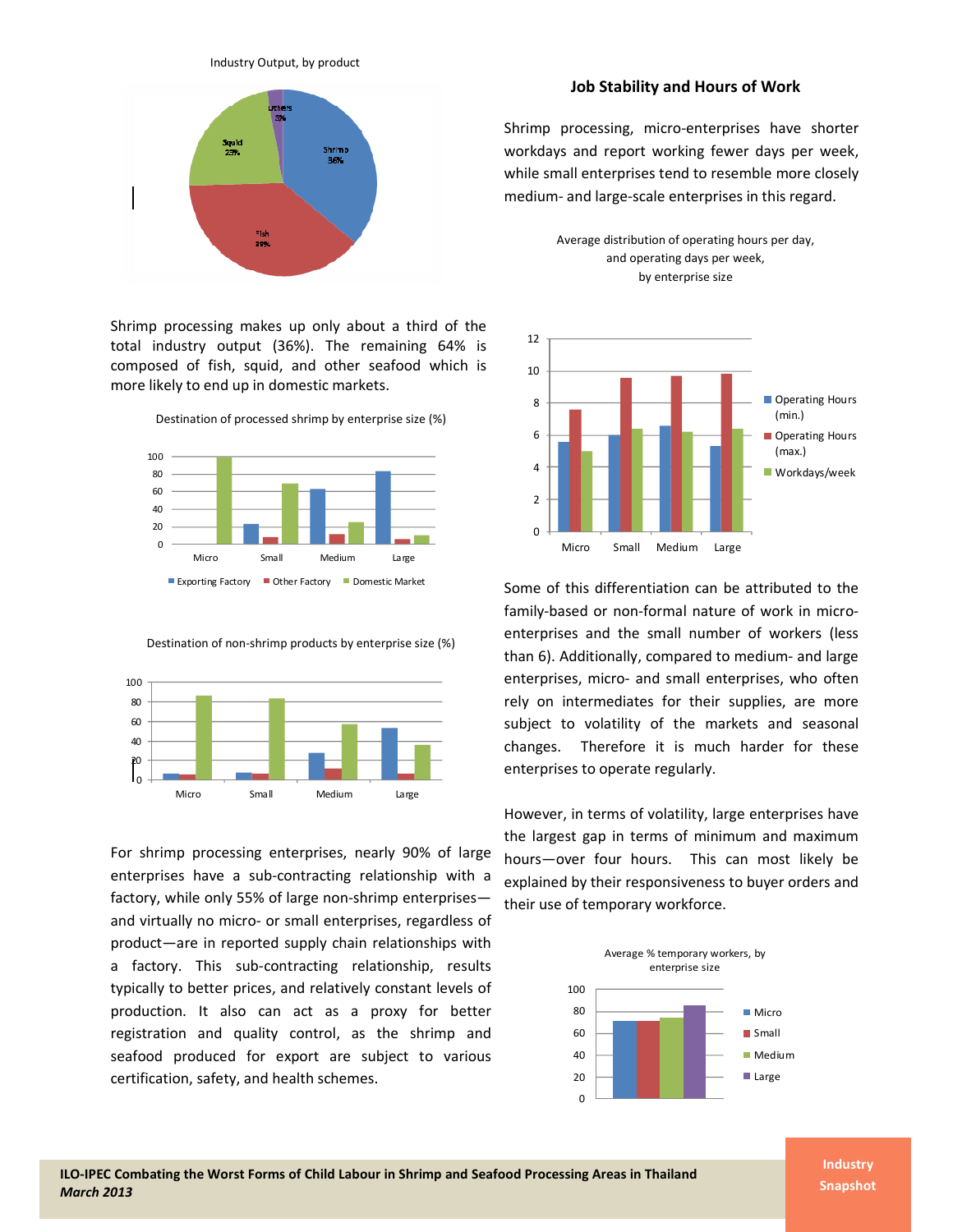

Most enterprises have a consistent proportion of temporary workers at around 70%. These workers are most often on the production line, while permanent workers have positions at the administrative or supervisory level. Large enterprises (which have relatively small numbers of management) have a higher proportion of temporary workers, at about 85%.

Migrant workers make up over half of all workers in small, medium, and large enterprises. In microenterprises, again because of their family- or home-based nature, they represent a smaller, but nonetheless significant portion of workers (42%).

Migrants with permanent positions usually work as interpreters or supervisors, but the proportion of permanent migrant workers only exceeds 50% in one case—medium-size enterprises that process non-shrimp products. Among temporary workers, migrant workers are the majority in all cases except in shrimp-processing microenterprises (where they make up just over 1/3 of the temporary workforce). In large enterprises, regardless of the type of production, the migrant, temporary workforce hovers at 95%.

#### **Wages and welfare provision**

The Thai government instituted a daily minimum wage in Samut Sakhon and five other industrial Provinces from 1 April 2012 of 300 baht, which should include all workers, regardless of employment or migrant status. The survey was initiated late March 2012 before the minimum wage became effective and at the time of the survey the minimum wage was 215 baht. As seen in the graphs below, the average minimum and maximum wages for permanent and temporary workers can exceed this standard, and the average pay increases as the size of an enterprise increases.

However, in some cases—especially for temporary workers in micro- and small enterprises— the average maximum wage can fall below 300 baht per day. While the average maximum wage in large enterprises is much higher than the legal minimum (at 407 baht per day), the average minimum is just half that, at 217 baht, creating a large relative payment gap.





**Industry Snapshot**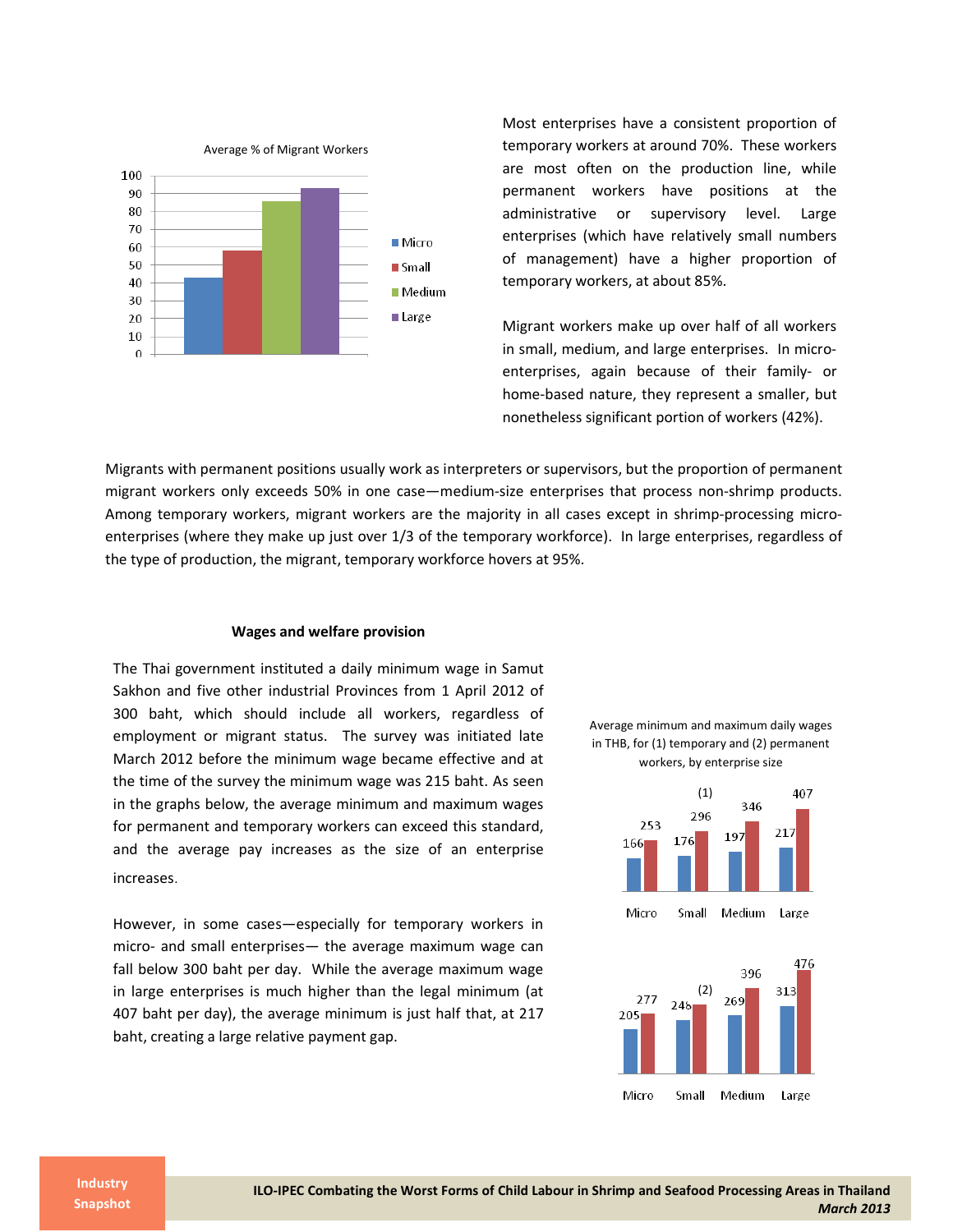

Proportion of enterprises providing selected

According to interviews, this is related to seasonal variations and the amount of supply the enterprise can procure. The difference between maximum average wages of temporary and permanent workers in micro-enterprises is only 24 baht. In large enterprises, the difference is 69 baht. Among temporary workers, the potential gains of moving from a micro-enterprise to a large enterprise could be significant—a 150 baht, or nearly 60%, increase.

In part, this is related to payment determination. Most temporary workers receive payment based on the quantity of product they produce. An average of 78% of enterprises paid their workers this way, which can give workers the opportunity to earn more than the minimum wage. As large enterprises have steadier supplies of raw materials and demand from buying factories, this can explain the higher levels of income in large enterprises. Twenty-seven per cent of temporary workers in large enterprises were paid a fixed daily wage.

Finally, many enterprises offer in-kind or additional non-monetary benefits. It appears that free lunch is relatively standard across the industry, with 80% of all enterprises offering it to their workers regardless of size. Micro-enterprises are the only ones to provide education grants for children; it may be that this supports extended family members who are workers, but more research is necessary to understand this finding. Provision of uniform and equipment, however, is concentrated in medium and large enterprises, where 32% and 41% of enterprises, respectively, provide these materials. It is likely that enterprises that have more supply chain linkages and greater propensity to supply for export provide uniforms and equipment as part of a standardization process, and with an eye to registration and inspection by relevant authorities. On the other hand, 53 of 70 microenterprises (76%) and 125 of 216 small enterprises (58%) reported not registering with any authority. This proportion decreases to 5% of large enterprises.

#### **Qualitative Interviews**

Focus group discussions raised a number of concerns held about the impact of the industry on the community. On the one hand, it was acknowledged that the presence of the industry had also some positive impacts, such as increased tax revenues to improve local infrastructure, and driving demand for local services in other sectors (e.g. materials, equipment and services). Interviewees noted that the shrimp and seafood processing industry had environmental impacts—water pollution and runoff, improper solid waste disposal, and resulted into declining property values. Concerns about the impact of high numbers of migrant workers in the community, on public infrastructure, such as schools and hospitals were also evoked. The focus group discussions outlined ways of addressing these challenges, including through social mobilization, advocacy to clean up environmental practices and through government investment in law enforcement and health care.